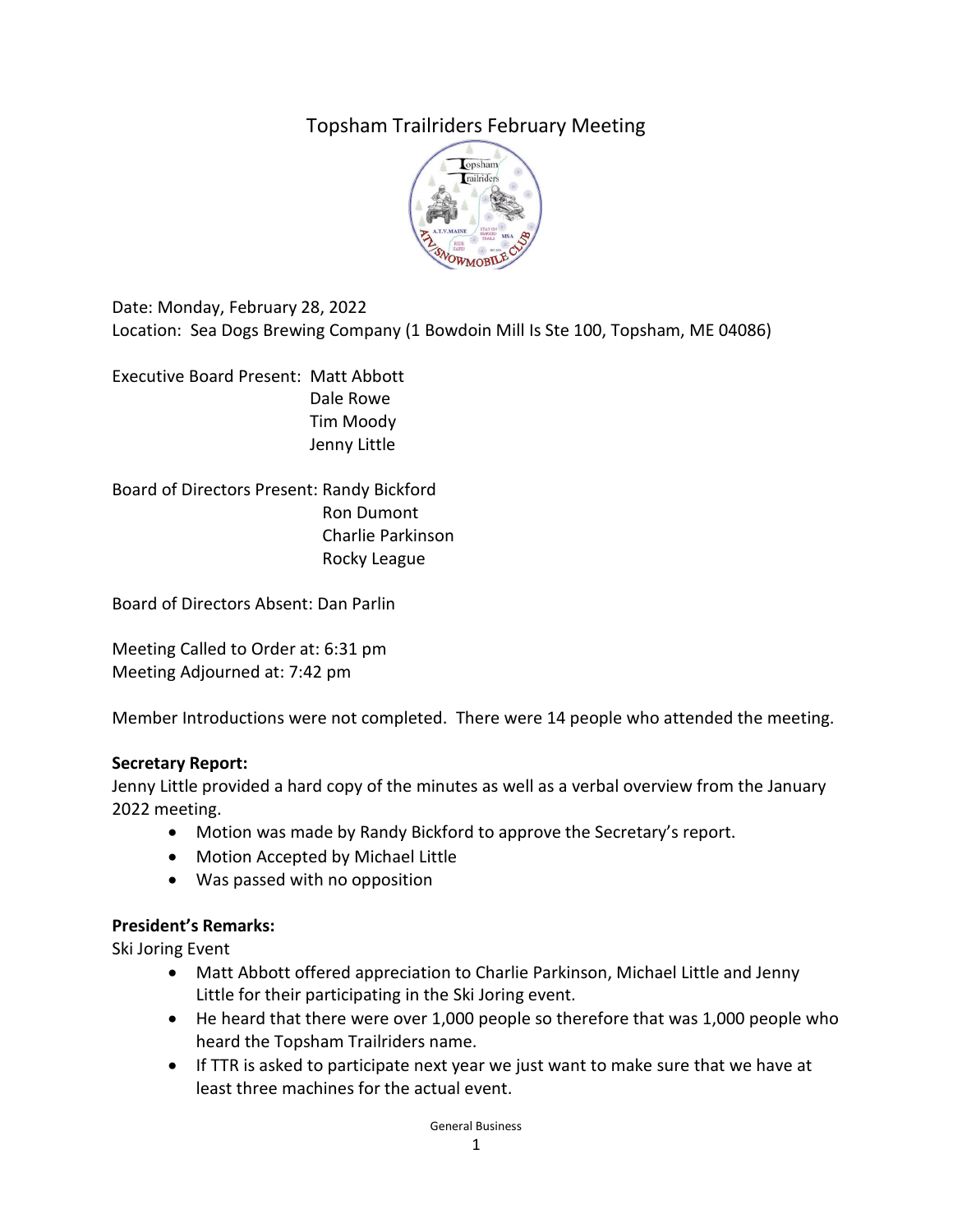Annual Club Memberships

• Dan Parlin asked Matt to remind everyone that 2022 club memberships are due in April of 2022.

State Municipal Grant

- Matt was able to meet with the Town of Topsham and they have agreed that the next step in the process to acquire quotes from landscapers and contractors for work that needs to be completed.
- Matt will work with Charlie Parkinson on getting the quotes.

#### **Treasurer Report:**

Tim Moody reported that we had \$101 cash on hand and a balance of \$1,124.90 in the checking account and \$5,466.91 in the savings account.

- Motion was made by Randy Bickford to approve the treasurer's report as provided on the agenda.
- Motion Accepted by Michael Little
- Was passed with Tim Moody abstaining from the vote.

#### **Trail Master's Report:**

Charlie Parkinson shared the following information with the group:

- Trail Conditions:
	- o Trails are currently closed.
- Upcoming Trail work:
	- o Matt Abbott has requested trail work dates along with a summary of the work Charlie would like to complete. Matt would like get Facebook events created so the club can seek volunteers to help with trail work.
	- o We are hopeful that the trail work dates can be created before the Sportsman Show so that they can be added to the event calendar.
	- o Charlie suspects that the East side of the TTR trail system will open first.
	- $\circ$  Mr. Merrill has asked from TTR that his property be reinforced accordingly to prevent ground erosion. He would prefer that the work is completed before the trails open.
		- **Matt Abbott suggested to Charlie that perhaps he consider scheduling** an East side trail work party.
- Trail Master Task Update:
	- o Inventory of TTR material-
		- Charlie has reported that this has been started and should be completed by May 1<sup>st</sup>.
		- Plan for Municipal Grant Due March  $31<sup>st</sup>$ , 2022-
			- Once again it was stated that Matt Abbott and Charlie Parkinson will be acquiring quotes from local contractors.
- Landowner Permissions: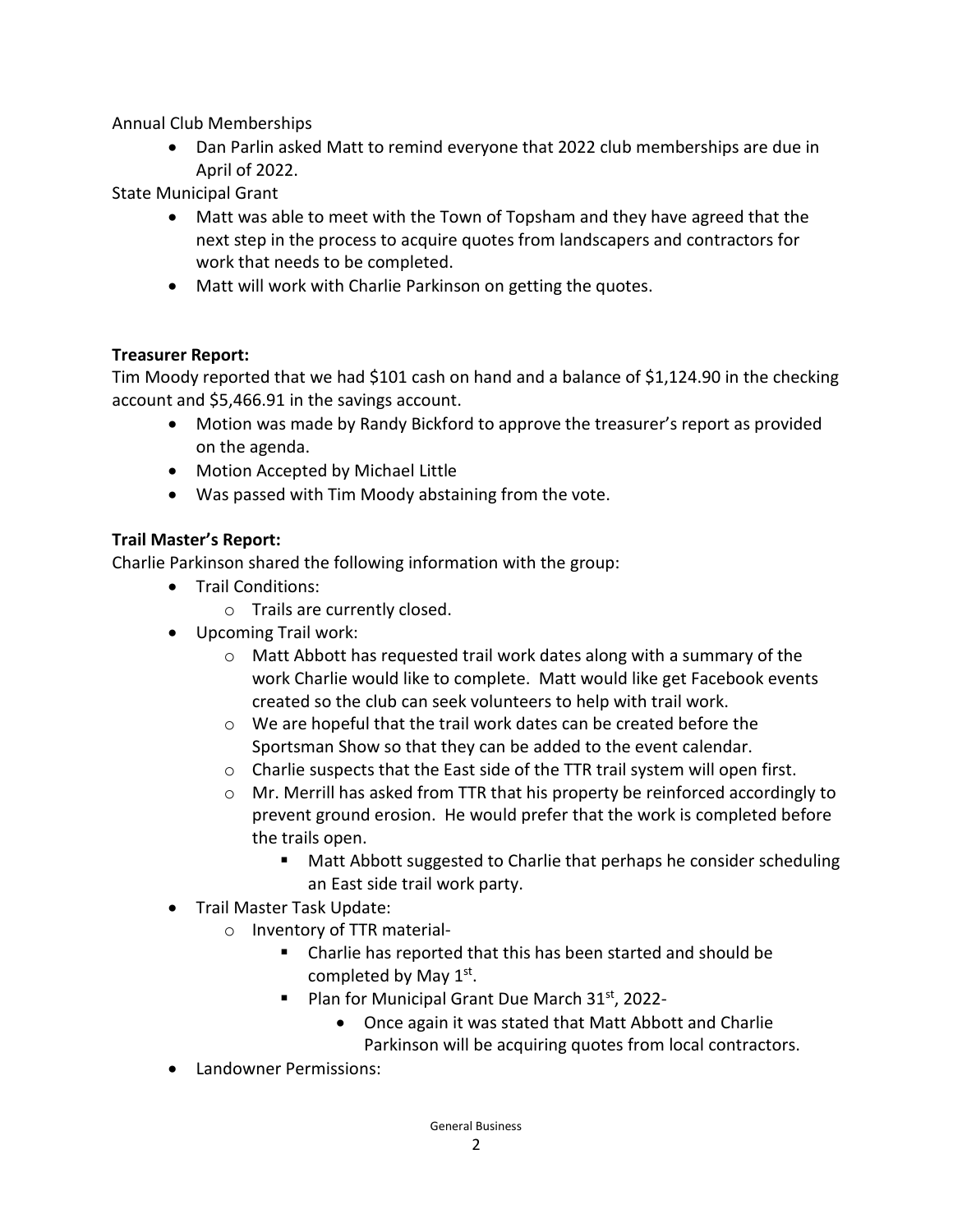- $\circ$  Charlie shared that he has not yet connected with Matt Nixon to begin working on this.
- o The Landowner permissions need to be completed by early June 2022.
- Misc:
	- $\circ$  The group was informed that Charlie was able to register the groomer with a lifetime registration.
	- $\circ$  Charlie also informed the group that CMP had approved the reroute caused by the loss of Trail 1A.

### **Committee Reports:**

# ATV Safety Course

- Matt Abbott provided the following update about the ATV Safety Course:
	- o The club was presented with the following dates to hold the ATV Safety course: Saturday, May  $14<sup>th</sup>$  or Sunday, May  $15<sup>th</sup>$ 
		- The club all agreed that the date of the course would be Saturday, May  $14<sup>th</sup>$ .
	- $\circ$  The Topsham Fair also has offered the use of the exhibition hall to host the meeting as well as a pulling ring for demos.
	- o The club discussed offering the students and instructors with a free meal during the course.
		- Michael Little made a motion that TTR provide lunch to both the instructors and students.
		- **Motion was accepted Dale Rowe.**
		- The group stated that they would decide the meal at a later time.
		- **The motion was passed with no opposition.**

# Maine Sportsman Show

Jenny Little provided the following update on behalf of the Sportsman Show Committee:

- Informed the group that we have made our initial purchases to include the pens, table cover, and map backdrop.
- Mike will be dropping off the collection of photos to Dan Parlin this week so Dan can begin working on the slide show.
	- $\circ$  We need a 32 inch or smaller tv for the show that has an hdmi capability.
		- Matt Abbott offered a TV for TTR to use.
- Help was requested to beginnsoliciting for our sportsman show raffle. Michael Little is happy to do some requests but needs help from other club members.
	- $\circ$  Jenny has created a solicitation letter that could be used. The thought is that businesses could be listed out and divided amongst club members.
		- Matt Abbott asked if anyone interested to contact either him or the Sportsman Show committee.
- Reminder to club members if they would like to donate a new item to the raffle please let Jenny know before Friday, March 18th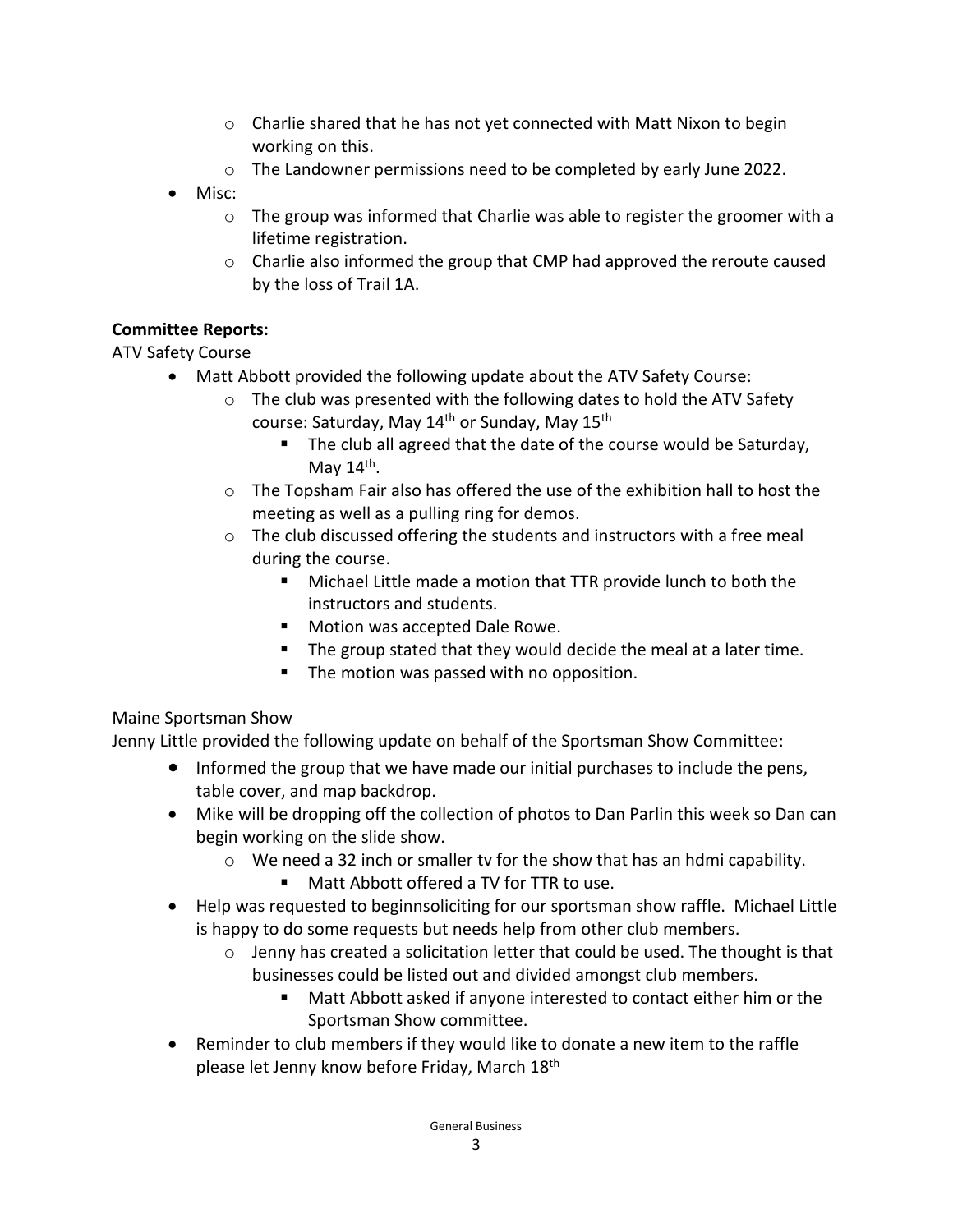- A reminder that the club approved spending \$300.00 of club funds to create the Sportsman show raffle. Mike and Jenny are happy to facilitate the purchases but would be happy for any additional assistance.
- The committee is also seeking volunteers who be willing to work during the show. o A sign-up sheet was circulated.
- Some of the Committee members will be meeting at Bodwell Motors on Saturday, March 5<sup>th</sup>, 2022 at 10 am to assemble the PVC pipes that will be used as the backdrop for the show. Anyone is welcome to pop in to assist.

### **Old Business:**

Fundraising Meal

- Matt Abbott inquired if the club would be interested in having Bob Sweeney facilitate a pig roast on behalf of the club. Matt's thought is that the club could sell tickets for the meal.
- The club's discussion all leaned towards having the pig roast.
- Bob Sweeney attended the meeting and was able to provide a date that he would be available. The proposed date was for Saturday, October  $1^{st}$ .
- Bob also offered to cook the pig for free if the club purchased the pig. Bob provided a rough estimate of what a pig might cost the club. He said it could be around \$3.00 a pound. He suggested to get a pig that weighs 100-125 lbs. He did ask if the club would like to hold this event to receive a deposit to hold the date.
	- $\circ$  A Motion was made by Randy Bickford to pay Bob Sweeney for a pig for the October  $1<sup>st</sup>$  pig roast.
	- o Motion was accepted by Michael Little
	- o Was passed with no opposition
- The club also discussed possibly seeking donations for the salads and other items.
- We also mentioned the possibility of doing a ride the same day as the pig roast. Further discussion will be done at a later meeting.
- TTR shouldn't miss the opportunities to advertise for this pig roast at our other club events.

# **New Business:**

Written Partnership Document with Topsham Fair

• Matt Abbott is in the early stages of create a proposed written agreement between TTR and Topsham Fair.

Facebook Members Only Group

- Matt Abbott reviewed the members only Facebook page and he noticed that a lot of the followers were not yet members of Topsham Trailriders.
- He also reported that this page had very little activity.
- He asked if the club would agree to consolidating the public Facebook page and the members only Facebook page.
	- o Everyone in attendance was in agreement to consolidated the two pages.